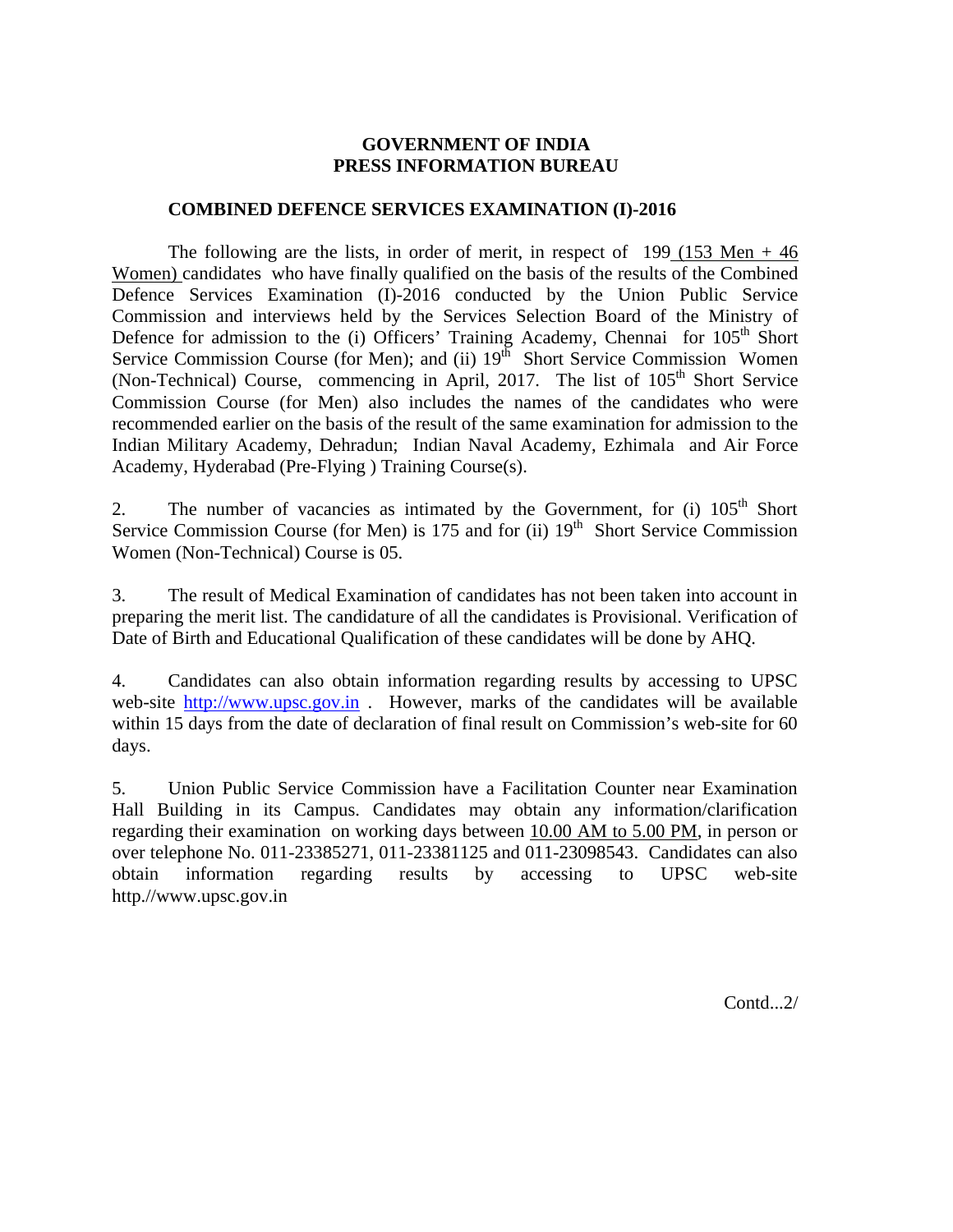#### - 2 -

#### COMBINED DEFENCE SERVICES (I) EXAMINATION,2016

| S.NO.            | <b>ROLL NO</b>           | <b>NAME</b>                      |
|------------------|--------------------------|----------------------------------|
|                  | OFFICER TRAINING ACADEMY | (MEN)                            |
|                  |                          |                                  |
| $\mathbf{1}$     | 0012665                  | <b>BANDHAN BITAN MUKHERJEE</b>   |
| $\overline{c}$   | 0022604                  | <b>BHAWNANI SIDDHARTH HARESH</b> |
| 3                | 0029392                  | PRANAV M NAIR                    |
| $\overline{4}$   | 0204887                  | PRAKHAR KUMAR                    |
| 5                | 0094581                  | AMAN KUMAR AGGARWAL              |
| 6                | 0025505                  | <b>VINEET ATTRI</b>              |
| $\boldsymbol{7}$ | 0101451                  | RAJADHYAKSHA NACHIKET ANAND      |
| $\,8\,$          | 0073197                  | SUBHANKAR MISHRA                 |
| 9                | 0005202                  | <b>K G AJAY</b>                  |
| 10               | 0095811                  | <b>ATAMVIR SINGH</b>             |
| 11               | 0002865                  | PANKAJ KUMAR                     |
| 12               | 0002142                  | PROBUDDHA DUTTA                  |
| 13               | 0179430                  | <b>ANUBHAV MISHRA</b>            |
| 14               | 0163104                  | AKHIL SUNDEEP AHUJA              |
| 15               | 0096853                  | <b>MARK AUGUSTO CRASTO</b>       |
| 16               | 0130586                  | <b>NAVANSHU RAUT</b>             |
| 17               | 0190156                  | <b>ATUL BALAJI PATIL</b>         |
| 18               | 0118559                  | MOKSHITH SHARAN ADAPA            |
| 19               | 0127474                  | <b>ROSHAN KUMAR</b>              |
| 20               | 0083172                  | <b>SOURABH YADAV</b>             |
| 21               | 0211242                  | <b>ABHINAV SINGH</b>             |
| 22               | 0162625                  | DEVENDRA BHANWARIYA              |
| 23               | 0087581                  | <b>NAWANEET RAI</b>              |
| 24               | 0000804                  | <b>AMANDEEP SINGH</b>            |
| 25               | 0186779                  | <b>HITESH KUMAR</b>              |
| 26               | 0025596                  | <b>VIVEK TIWARI</b>              |
| 27               | 0093527                  | PRATEEK SHARMA                   |
| 28               | 0000801                  | VITEKAR PARTH MAHESH             |
| 29               | 0090402                  | <b>RAHUL MALIK</b>               |
| 30               | 0238139                  | <b>JEROME SYLESH I</b>           |
| 31               | 0071577                  | RAHUL DHASMANA                   |
| 32               | 0050819                  | <b>ATUL SHARMA</b>               |
| 33               | 0111172                  | KUNWAR NAIN SINGH SANDHU         |
| 34               | 0234481                  | <b>SACHIN SHARMA</b>             |
| 35               | 0042254                  | <b>AMANPREET SINGH</b>           |
| 36               | 0039967                  | <b>ARJUN B S</b>                 |
| 37               | 0002051                  | ANAND ANISH SINGH                |
| 38               | 0007524                  | <b>SAMDEESH SHARMA</b>           |
| 39               | 0061904                  | <b>ANKIT SHARMA</b>              |
| 40               | 0105016                  | AJAY                             |
| 41               | 0201143                  | <b>NIKHIL</b>                    |
| 42               | 0018069                  | <b>ABHISHEK JHA</b>              |
| 43               | 0001793                  | <b>JALAN NISHIT VIJAY</b>        |
| 44               | 0077373                  | <b>AKSHAY PATHANIA</b>           |
| 45               | 0081467                  | <b>SHIVAM SAWARN</b>             |
| 46               | 0130874                  | <b>RAJKUMAR SANJEEV</b>          |
| 47               | 0157002                  | SHIVANK SHARMA                   |
| 48               | 0022552                  | <b>AWANISH PRATAP RAO</b>        |
| 49               | 0032801                  | VAIBHAV KUMAR SINGH              |
| 50               | 0093189                  | VINAY YADAV                      |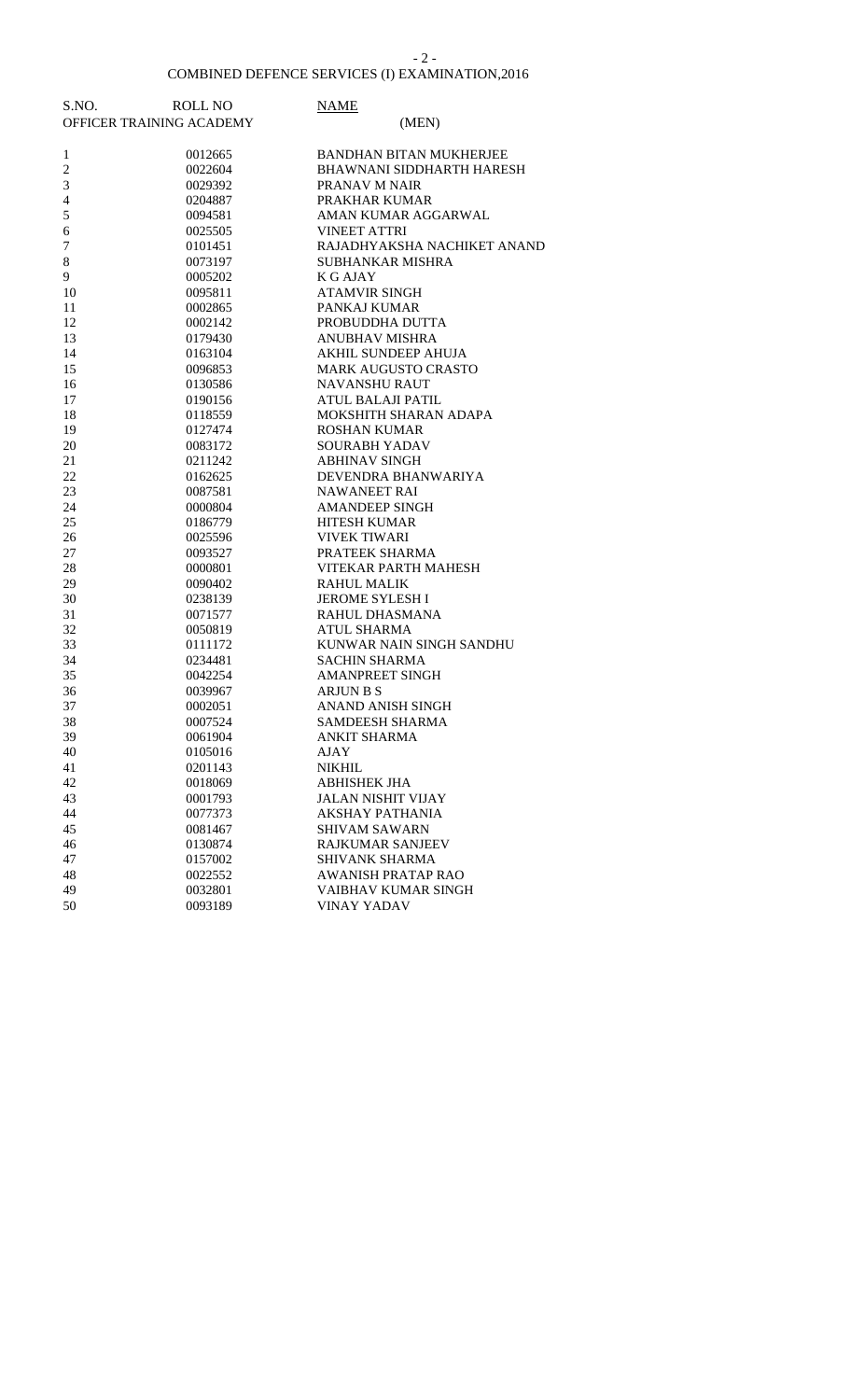#### - 3 -

#### COMBINED DEFENCE SERVICES (I) EXAMINATION,2016

| S.NO.    | <b>ROLL NO</b>           | <b>NAME</b>                                    |
|----------|--------------------------|------------------------------------------------|
|          | OFFICER TRAINING ACADEMY | (MEN)                                          |
|          |                          |                                                |
| 51       | 0004147                  | PUSHPINDER SINGH SANDHU                        |
| 52       | 0163556                  | PRATEEK DIXIT                                  |
| 53       | 0036369                  | ASHISH KUMAR MISHRA                            |
| 54       | 0069272                  | NITISH PUROHIT                                 |
| 55       | 0219602                  | <b>JITHIN CHANDRAN</b>                         |
| 56       | 0065098                  | <b>VIVEK KUMAR SINGH</b>                       |
| 57       | 0136091                  | <b>SURESH</b>                                  |
| 58       | 0141413                  | PRANTIK BISWAS                                 |
| 59       | 0089027                  | SUSHEEL KUMAR SEN                              |
| 60       | 0148761                  | SNEHPAL SINGH TOOR                             |
| 61       | 0015705                  | ANTRIKSH BHATNAGAR                             |
| 62       | 0156591                  | SHUBHAM BHARDWAJ                               |
| 63       | 0043125                  | ANAND R NAIR                                   |
| 64       | 0017175                  | ABHIJEET KUMAR SINGH                           |
| 65       | 0066042                  | RISHIKESH KESHAV BHOI                          |
| 66       | 0171076                  | <b>GAJENDRA SINGH</b>                          |
| 67       | 0158171                  | <b>RAMANDEEP SINGH</b>                         |
| 68       | 0112107                  | <b>ASHIS POLAI</b>                             |
| 69       | 0143770                  | <b>NITIN ANTIL</b>                             |
| 70       | 0055098                  | <b>AKASH AMBULKAR</b>                          |
| 71       | 0001773                  | <b>ADARSH A R</b>                              |
| 72       | 0066310                  | <b>VIKRAM V</b>                                |
| 73       | 0001437                  | B RAMA SATYA NARAYANA                          |
| 74       | 0050244                  | <b>VARUN SINGH</b>                             |
| 75       | 0000513                  | <b>ARUN MALIK</b>                              |
| 76       | 0042249                  | PANKAJ RAWAT                                   |
| 77       | 0098281                  | <b>ROHIT MALIK</b>                             |
| 78       | 0023732                  | YAJYNA KRATUH ARYA                             |
| 79       | 0023227                  | MAHIPAL SINGH KHATI                            |
| 80       | 0006320                  | <b>S SHANKAR KUMAR</b>                         |
| 81       | 0004142                  | <b>RAMAN KUMAR</b>                             |
| 82       | 0155453                  | <b>MOHD ROSHAN RAHI</b>                        |
| 83       | 0014594                  | SHAMULAILATPAM PRASANNAKUMAR S                 |
| 84       | 0158893                  | <b>GAURAV TIWARI</b>                           |
| 85       | 0101971                  | PRAVEEN SINGH<br><b>SUNIL</b>                  |
| 86       | 0094930                  | <b>JAIDEEP SINGH</b>                           |
| 87<br>88 | 0100550<br>0022761       | SHIVANG SINGH SAMYAL                           |
|          |                          |                                                |
| 89<br>90 | 0103130                  | <b>ASHISH SINGH</b>                            |
| 91       | 0022749<br>0059406       | <b>KUMAR RAHUL DAS</b>                         |
| 92       | 0097214                  | <b>SUJOY SUDHIR LOPES</b><br>OM UTTAM PAITHANE |
| 93       | 0095871                  | <b>BIKAS KUMAR RAI</b>                         |
| 94       | 0010937                  | TUSHAR CHAUDHARY                               |
| 95       |                          | SIDAARTH PUKHRAM                               |
| 96       | 0007870<br>0048556       | <b>DIVESH KUMAR</b>                            |
| 97       | 0191047                  | SAURABH BHARTARI                               |
| 98       | 0167640                  | AKSHAD JASWAL                                  |
| 99       | 0033067                  | <b>ROHAN SINGH BISHT</b>                       |
| 100      | 0208500                  | <b>BHARGAV GS</b>                              |
|          |                          |                                                |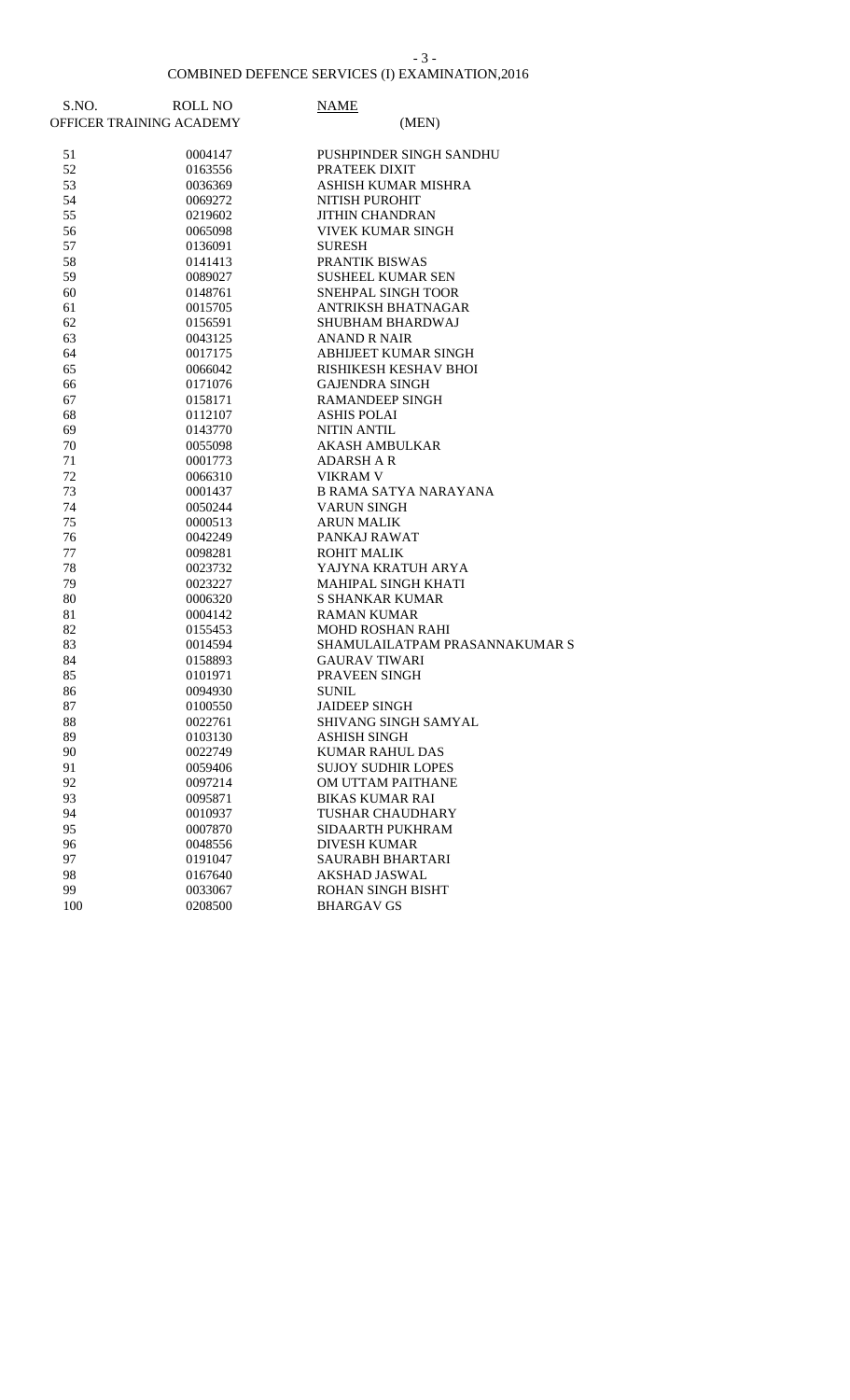- 4 -

#### COMBINED DEFENCE SERVICES (I) EXAMINATION,2016

| S.NO. | <b>ROLL NO</b>           | <b>NAME</b>                   |
|-------|--------------------------|-------------------------------|
|       | OFFICER TRAINING ACADEMY | (MEN)                         |
|       |                          |                               |
| 101   | 0085607                  | <b>ANKIT TEOTIA</b>           |
| 102   | 0038012                  | SAJAL                         |
| 103   | 0178593                  | <b>SHASHWAT MISHRA</b>        |
| 104   | 0016104                  | YOGESH KUMAR                  |
| 105   | 0041420                  | <b>AKSHAY RAWAT</b>           |
| 106   | 0117182                  | <b>SHEKHAR MISHRA</b>         |
| 107   | 0085864                  | <b>RAHUL TIWARI</b>           |
| 108   | 0187241                  | <b>BHARAT JADHAV</b>          |
| 109   | 0222834                  | <b>GAGANDEEP CHAHAR</b>       |
| 110   | 0113844                  | <b>ASHWANI</b>                |
| 111   | 0142174                  | <b>AKSHAY ANAND</b>           |
| 112   | 0097885                  | <b>HITESH KUMAR</b>           |
| 113   | 0117555                  | <b>SAURAV SUMAN</b>           |
| 114   | 0031673                  | DEEPENDER SINGH RATHORE       |
| 115   | 0006572                  | PRIJOT SINGH MALIK            |
| 116   | 0022378                  | <b>MOHIT JAIN</b>             |
| 117   | 0236722                  | <b>AMIT KUMAR</b>             |
| 118   | 0203227                  | <b>RAVI PRATAP SINGH</b>      |
| 119   | 0058963                  | ANGADDEEP SINGH SAINI         |
| 120   | 0095887                  | <b>UDHAV SHARMA</b>           |
| 121   | 0174310                  | <b>BASANT KUMAR</b>           |
| 122   | 0027169                  | <b>AVDHESH SINGH</b>          |
| 123   | 0128449                  | <b>ASHISH SANGWAN</b>         |
| 124   | 0104910                  | SHAILENDRA CHOUDHARY          |
| 125   | 0053207                  | RAVIMOHAN AWASTHI             |
| 126   | 0121648                  | <b>ANIRUDH P</b>              |
| 127   | 0077239                  | <b>VINEET AWANA</b>           |
| 128   | 0127770                  | <b>NANDAGOPAN</b>             |
| 129   | 0003907                  | <b>HIMANSHU DEOPA</b>         |
| 130   | 0137074                  | SHIRISH CHAND DUBEY           |
| 131   | 0104844                  | ANIL CHOUDHARY                |
| 132   | 0141369                  | PRAMOD KUMAR ODE              |
| 133   | 0150645                  | ROHAN RAVINDRA DHUMAL         |
| 134   | 0064678                  | AJAY SINGH GODARA             |
| 135   | 0056316                  | SHAILENDAR KUMAR YADAV        |
| 136   | 0021474                  | <b>VIKRANT SINGH</b>          |
| 137   | 0129772                  | MOHIT KUMAR DAHIYA            |
| 138   | 0210946                  | ANKUSH PREMI                  |
| 139   | 0033587                  | <b>ABHISHEK BARMAN</b>        |
| 140   | 0018172                  | VINAY KUMAR                   |
| 141   | 0206448                  | <b>MILAN SHARMA</b>           |
| 142   | 0132573                  | <b>VASHISTH SIDDHU</b>        |
| 143   | 0130460                  | SRIJAN KHURANA                |
| 144   | 0202562                  | <b>GAUTAM</b>                 |
| 145   | 0003274                  | <b>ADITYA BHASKAR</b>         |
| 146   | 0218225                  | <b>GURMEET SINGH</b>          |
| 147   | 0007380                  | RAM BAHADUR THAKUR            |
| 148   | 0052507                  | <b>SUBHENDU BHARTI BUNDEL</b> |
| 149   | 0037420                  | <b>NITIN KUMAR</b>            |
| 150   | 0066430                  | SATYAVIR SINGH                |
|       |                          |                               |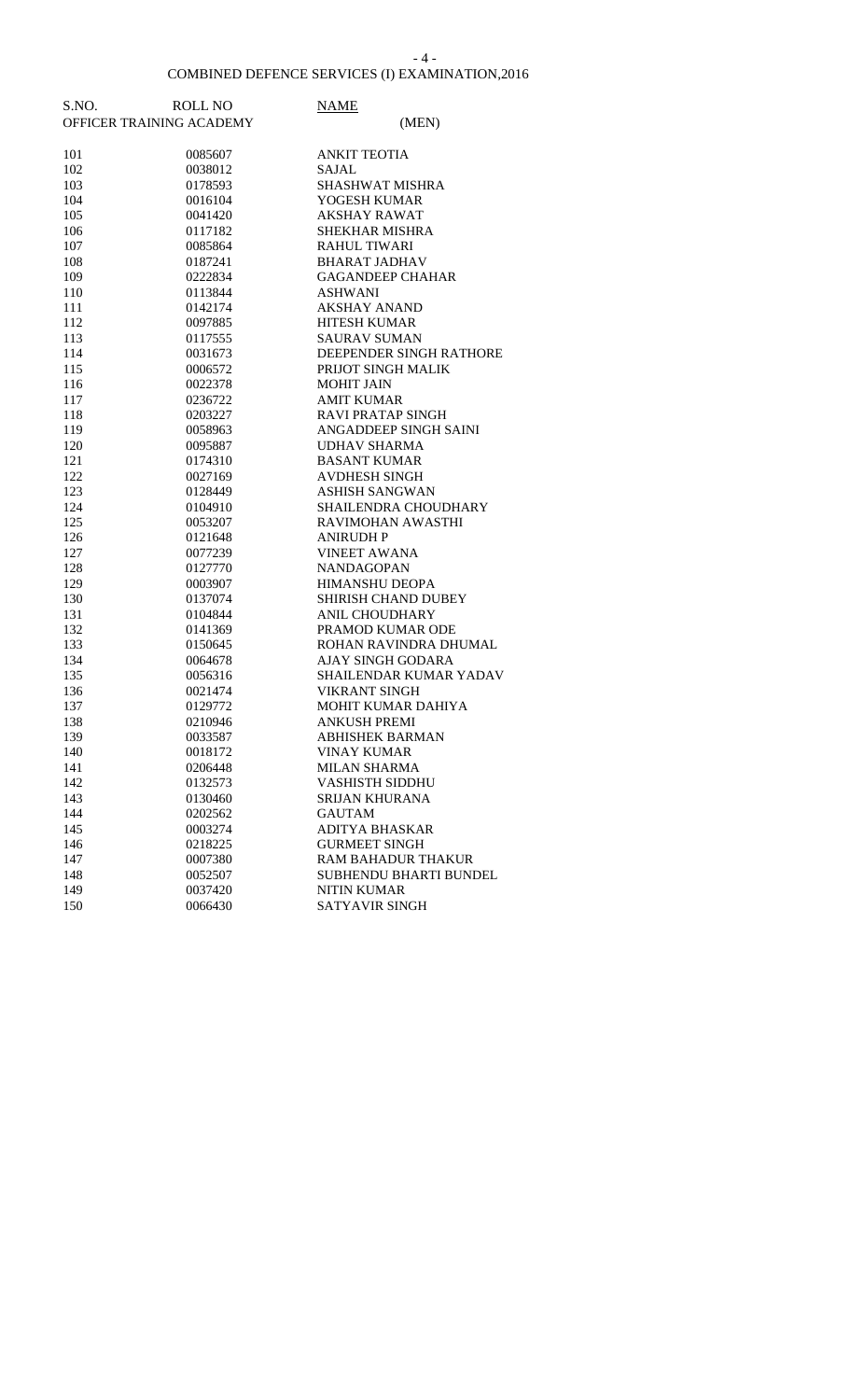#### COMBINED DEFENCE SERVICES (I) EXAMINATION,2016

| S.NO.<br>OFFICER TRAINING ACADEMY | ROLL NO | <b>NAME</b><br>(MEN)      |  |
|-----------------------------------|---------|---------------------------|--|
| 151                               | 0003472 | PARATKAR SUMEET SANJAYRAO |  |

152 0089959 PRAVESH CHAUDHARY 153 0074077 RAMANDEEP MALIK